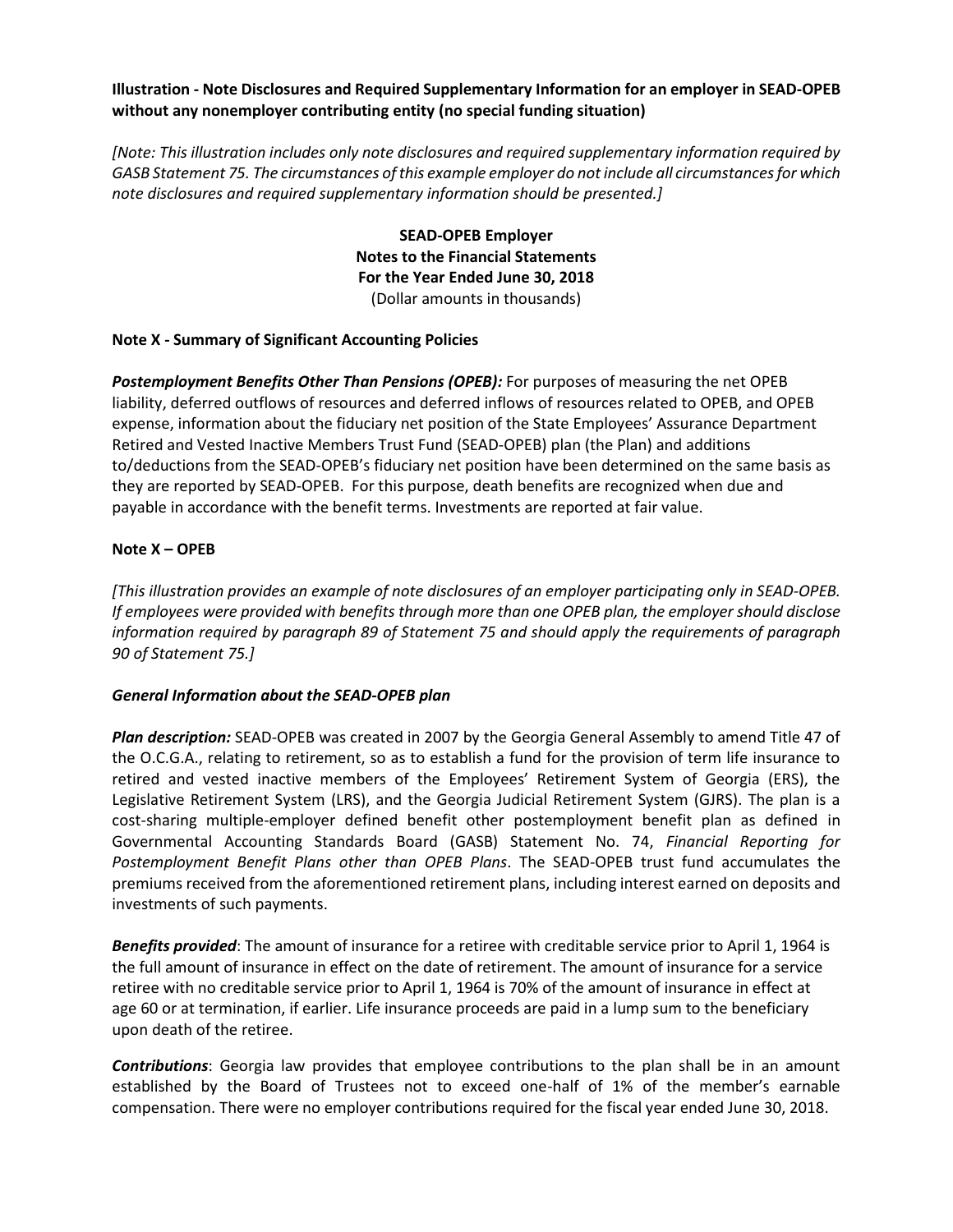## *OPEB Liabilities, OPEB Expense, and Deferred Outflows of Resources and Deferred Inflows of Resources Related to OPEB*

At June 30, 2018, the Employer reported a liability (asset) of \$XX.XXX for its proportionate share of the net OPEB liability (asset). The net OPEB liability (asset) was measured as of June 30, 2017. The total OPEB liability (asset) used to calculate the net OPEB liability (asset) was based on an actuarial valuation as of June 30, 2016. An expected total OPEB liability (asset) as of June 30, 2017 was determined using standard roll-forward techniques. The Employer's proportion of the net OPEB liability (asset) was based on actual member salaries reported to the SEAD-OPEB plan during the fiscal year ended June 30, 2017. At June 30 2017, the Employer's proportion was X.XXXXXXXX%, which was an increase (decrease) of X.XX % from its proportion measured as of June 30, 2016.

For the year ended June 30, 2018, the Employer recognized OPEB expense of \$X,XXX. At June 30, 2018, the Employer reported deferred outflows of resources and deferred inflows of resources related to OPEB from the following sources:

|                                                                                                                     | <b>Deferred</b><br>Outflows of<br><b>Resources</b> | <b>Deferred</b><br>Inflows of<br><b>Resources</b> |
|---------------------------------------------------------------------------------------------------------------------|----------------------------------------------------|---------------------------------------------------|
| Differences between expected and actual<br>experience                                                               | \$<br>$X, XXX \S$                                  | X,XXX                                             |
| Changes of assumptions                                                                                              | X, XXX                                             | X,XXX                                             |
| Net difference between projected and actual<br>earnings on OPEB plan investments                                    | X,XXX                                              | X,XXX                                             |
| Changes in proportion and differences between<br>Employer contributions and proportionate share<br>of contributions | X,XXX                                              | X,XXX                                             |
| Employer contributions subsequent to the<br>measurement date                                                        | X, XXX                                             |                                                   |
| Total                                                                                                               | X,XXX                                              | X,XXX                                             |

Employer contributions subsequent to the measurement date of \$X,XXX are reported as deferred outflows of resources and will be recognized as a reduction of the net OPEB liability in the year ended June 30, 2019. Other amounts reported as deferred outflows of resources and deferred inflows of resources related to OPEB will be recognized in OPEB expense as follows:

| Year ended June 30: |             |
|---------------------|-------------|
| 2019                | \$<br>X,XXX |
| 2020                | X, XXX      |
| 2021                | X,XXX       |
| 2022                | X,XXX       |
| 2023                | X,XXX       |
| Thereafter          | X,XXX       |

*Actuarial assumptions:* The total OPEB liability as of June 30, 2017 was determined by an actuarial valuation as of June 30, 2016 using the following actuarial assumptions, applied to all periods included in the measurement: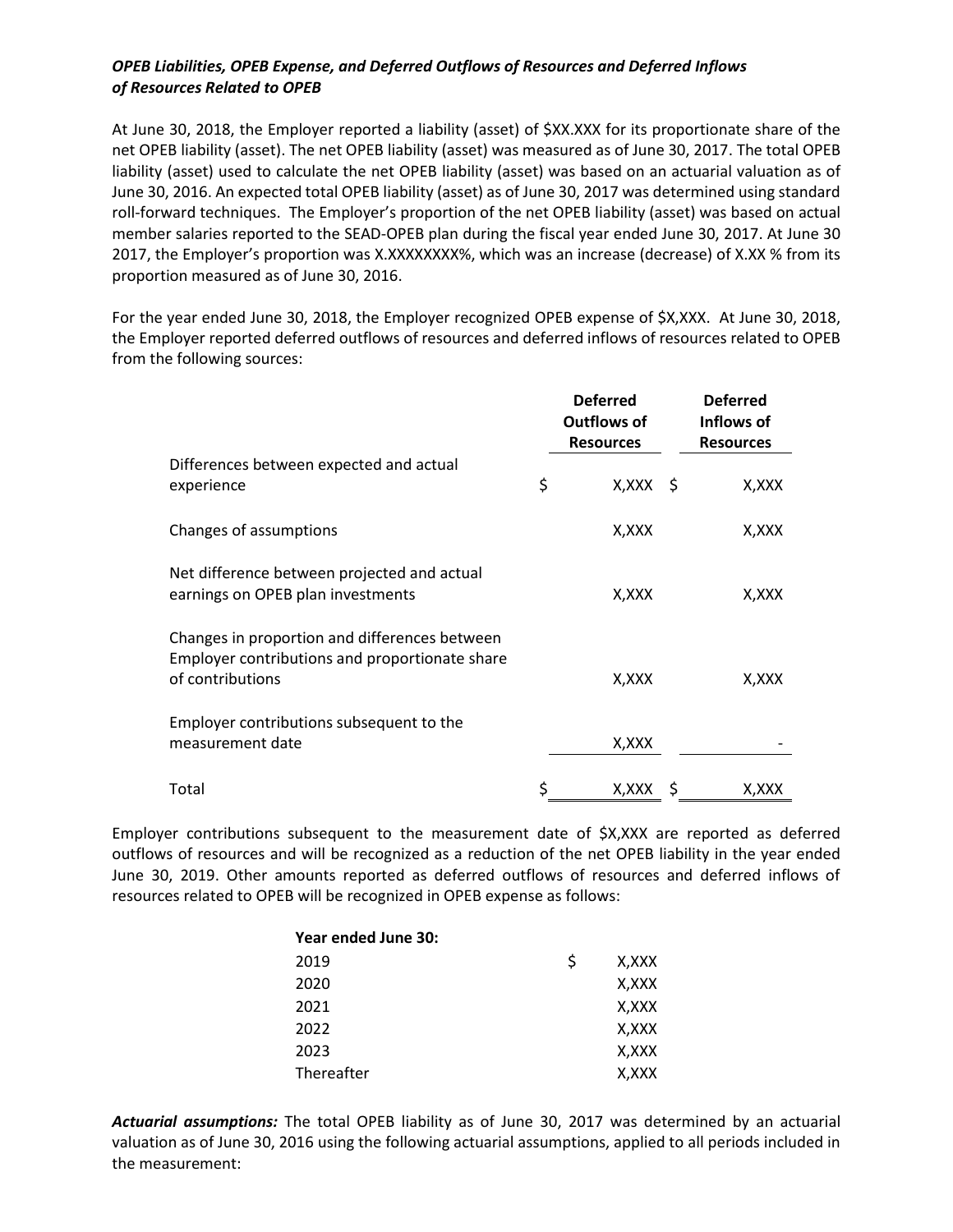| Inflation                  | 2.75%                                                              |
|----------------------------|--------------------------------------------------------------------|
| Salary increases:          | Includes inflation                                                 |
| <b>ERS</b>                 | $3.25 - 7.00\%$                                                    |
| <b>GJRS</b>                | 4.50%                                                              |
| <b>LRS</b>                 | N/A                                                                |
| Investment rate of return  | 7.50%, net of OPEB plan investment expense,<br>including inflation |
| Healthcare cost trend rate | N/A                                                                |

Postretirement mortality rates were based on the RP-2000 Combined Mortality Table with future mortality improvement projected to 2025 with the Society of Actuaries' projection scale BB and set forward 2 years for both males and females for service retirements and dependent beneficiaries. There is a margin for future mortality improvement in the tables used by the plan.

The actuarial assumptions used in the June 30, 2016 valuation were based on the results of an actuarial experience study for the period July 1, 2009 – June 30, 2014.

The long-term expected rate of return on OPEB plan investments was determined using a log-normal distribution analysis in which best-estimate ranges of expected future real rates of return (expected nominal returns, net of plan investment expense and the assumed rate of inflation) are developed for each major asset class. These ranges are combined to produce the long-term expected rate of return by weighting the expected future real rates of return by the target asset allocation percentage and by adding expected inflation. The target asset allocation and estimates of arithmetic real rates of return for each major asset class are summarized in the following table:

| <b>Asset class</b>                      | <b>Target</b><br>allocation | Long-term<br>expected real<br>rate of return* |
|-----------------------------------------|-----------------------------|-----------------------------------------------|
| Fixed income                            | 30.00%                      | $(0.50)$ %                                    |
| Domestic large equities                 | 37.20                       | 9.00                                          |
| Domestic mid equities                   | 3.40                        | 12.00                                         |
| Domestic small equities                 | 1.40                        | 13.50                                         |
| International developed market equities | 17.80                       | 8.00                                          |
| International emerging market equities  | 5.20                        | 12.00                                         |
| Alternatives                            | 5.00                        | 10.50                                         |
| Total                                   | 100.00%                     |                                               |

#### \* Rates shown are net of inflation

*Discount rate:* The discount rate used to measure the total OPEB liability was 7.50%. The projection of cash flows used to determine the discount rate assumed that plan member contributions will be made at the current contribution rate and that employer and State of Georgia contributions will be made at rates equal to the difference between actuarially determined contribution rates and the member rate. Based on those assumptions, the OPEB plan's fiduciary net position was projected to be available to make all projected future benefit payments of current plan members. Therefore, the long-term expected rate of return on OPEB plan investments was applied to all periods of projected benefit payments to determine the total OPEB liability.

*Sensitivity of the Employer's proportionate share of the net OPEB liability to changes in the discount*  rate: The following presents the Employer's proportionate share of the net OPEB liability calculated using the discount rate of 7.50 %, as well as what the Employer's proportionate share of the net OPEB liability would be if it were calculated using a discount rate that is 1-percentage-point lower (6.50 %) or 1 percentage-point higher (8.50 %) than the current rate: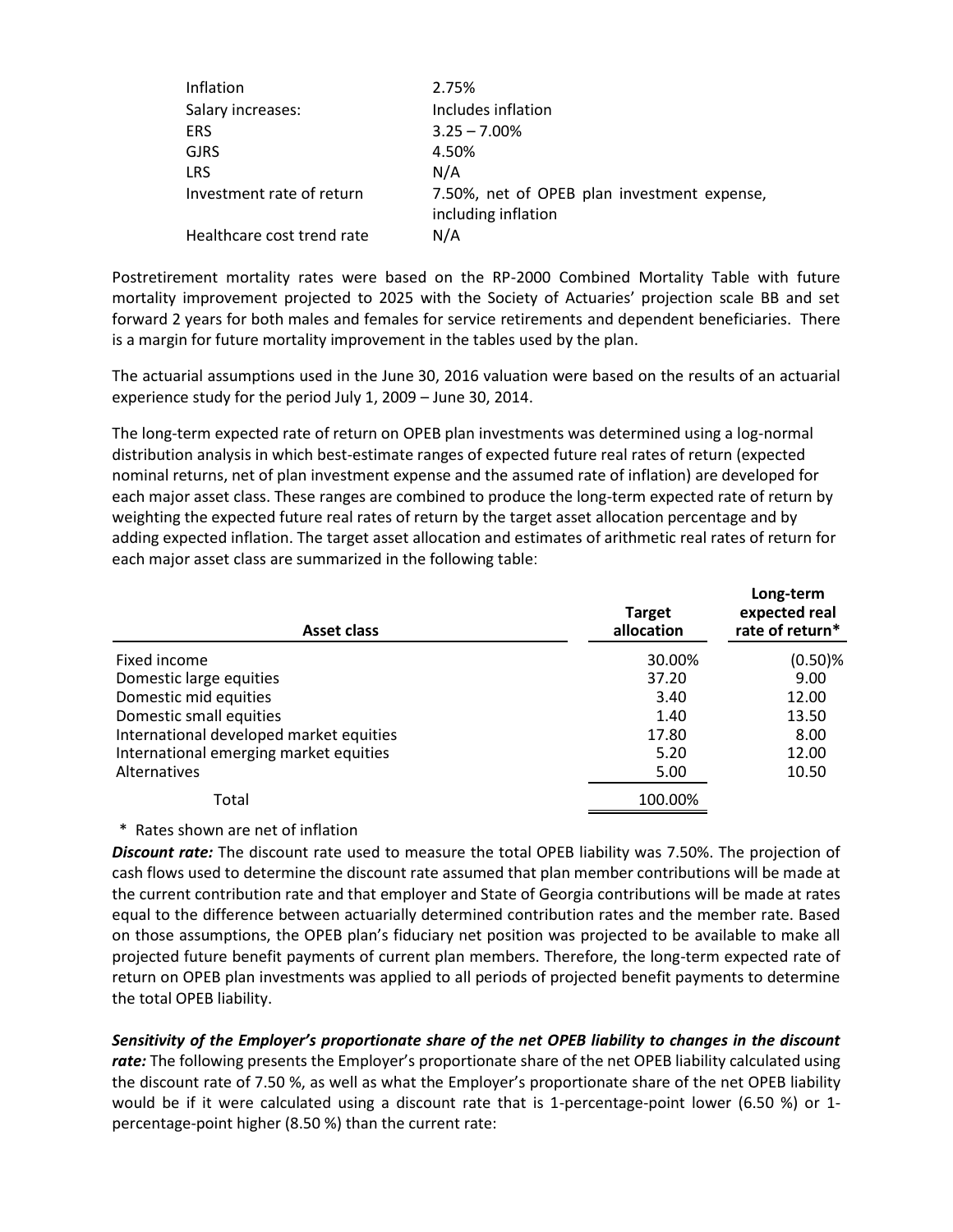|                                       | 1%                         | Current                  | 1%                         |
|---------------------------------------|----------------------------|--------------------------|----------------------------|
|                                       | <b>Decrease</b><br>(6.50%) | discount rate<br>(7.50%) | <b>Increase</b><br>(8.50%) |
| Employer's proportionate share of the |                            |                          |                            |
| net OPEB liability (asset)            | XXX.XXX                    | XXX.XXX S                | XXX.XXX                    |

*OPEB plan fiduciary net position:* Detailed information about the OPEB plan's fiduciary net position is available in the separately issued ERS comprehensive annual financial report which is publically available at www.ers.ga.gov/financials.

## **Payables to the OPEB plan**

*[If the Employer reported payables to the defined benefit OPEB plan, it should disclose information required by paragraph 142 of Statement 75.]*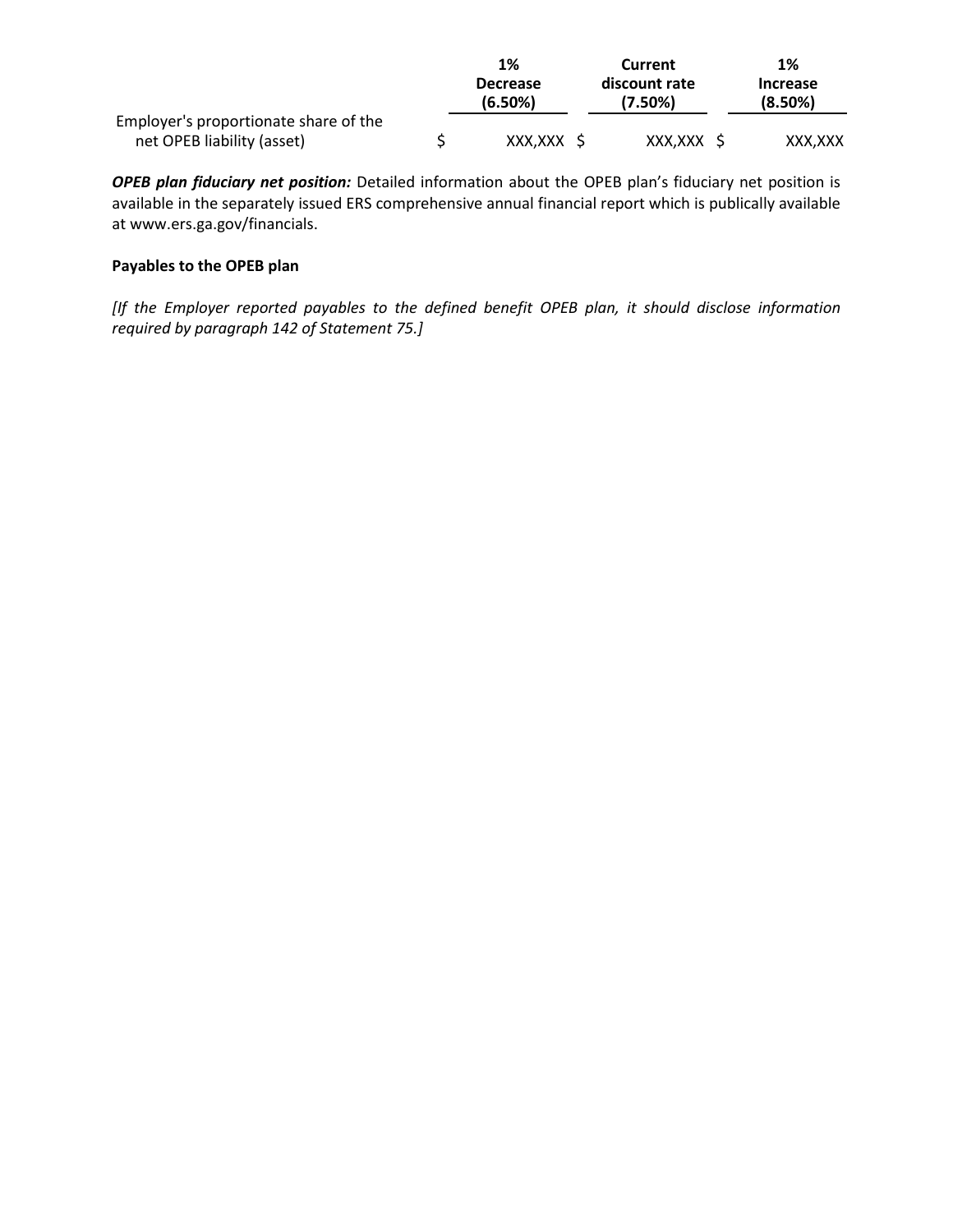# **SEAD-OPEB Employer Required Supplementary Information Schedule of Proportionate Share of the Net OPEB Liability (Asset) For the Year Ended June 30**

(Dollar amounts in thousands)

|                                                                                                    | 2018        |
|----------------------------------------------------------------------------------------------------|-------------|
| Employer's proportion of the net OPEB liability (asset)                                            | X.XXX%      |
| Employer's proportionate share of the net OPEB<br>liability                                        | $$$ XX, XXX |
| Employer's covered payroll                                                                         | S XX, XXX   |
| Employer's proportionate share of the net OPEB<br>liability as a percentage of its covered payroll | $X.XX\%$    |
| Plan fiduciary net position as a percentage of the total<br><b>OPEB</b> liability                  | 130.17%     |

*Note: Schedule is intended to show information for the last 10 fiscal years. Additional years will be displayed as they become available.*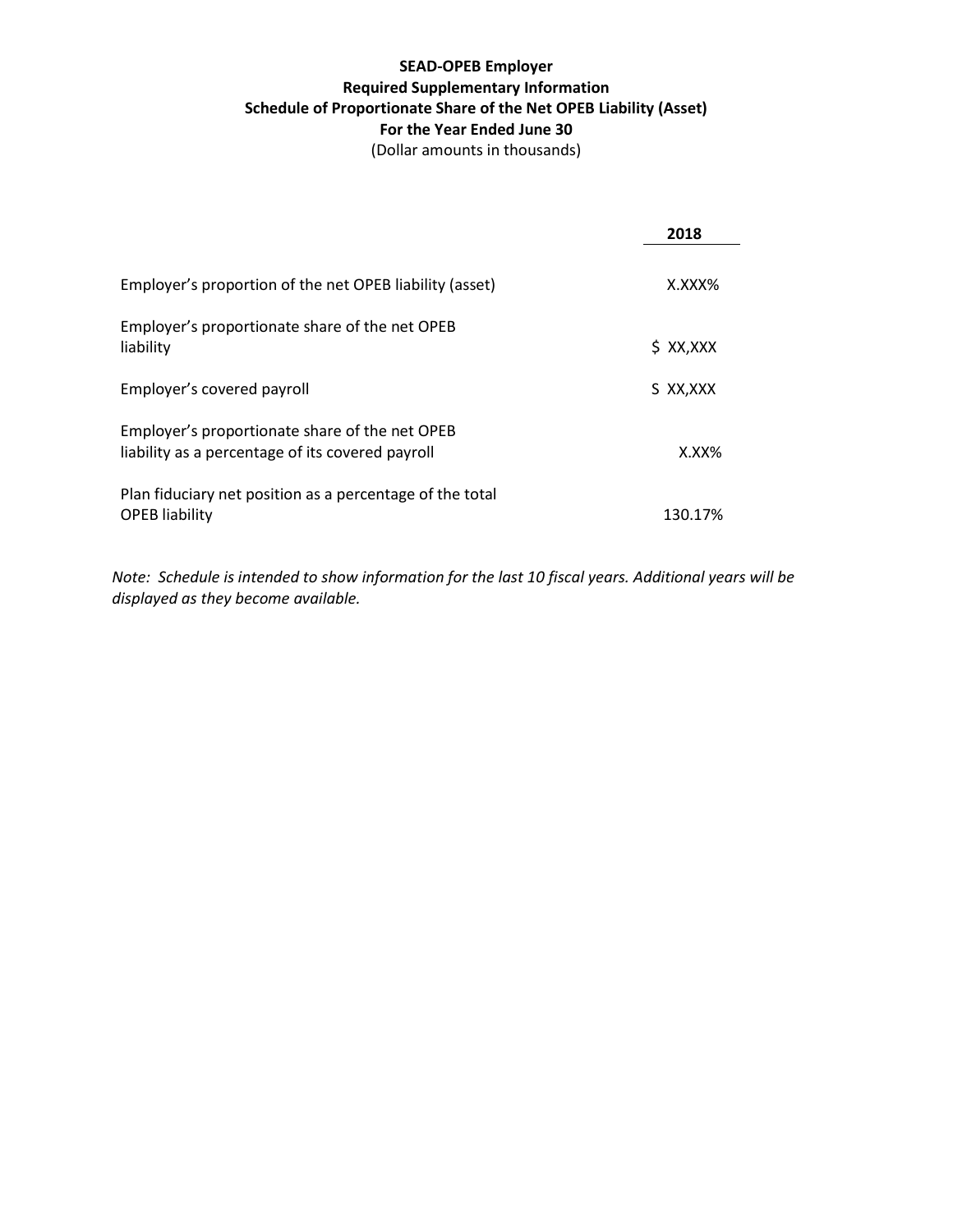SEAD-OPEB Employer<br>Required Supplementary Information<br>Schedule of Contributions<br>For the Year Ended June 30<br>(Dollar amounts in thousands) **Required Supplementary Information (Dollar amounts in thousands) For the Year Ended June 30 Schedule of Contributions SEAD-OPEB Employer**

|                                                                            |    | 2018    | 2017   | 2016   | 2015    | 2014     | 2013   | 2012   | 2011     | 2010    | 2009     |
|----------------------------------------------------------------------------|----|---------|--------|--------|---------|----------|--------|--------|----------|---------|----------|
| Contractually required<br>contribution                                     | S, | XXX,XX  | XX,XXX | XX,XXX | XX, XXX | XX, XXX  | XX,XXX | XX,XXX | XX, XXX  | XX, XXX | xxx,xx   |
| Contributions in relation to the<br>contractually required<br>contribution |    | xxx,xxx | XX,XXX | XX,XXX | XX, XXX | XX, XXX  | XX,XXX | XX,XXX | XX, XXX  | XX, XXX | XX,XXX   |
| Contribution deficiency (excess                                            | s, | XX,XXX  | XX,XXX | XX,XXX | XX, XXX | XX,XXX   | XX,XXX | XX,XXX | XX, XXX  | XX, XXX | xxx,xxx  |
| Employer covered payroll                                                   | s  | XX, XXX | XX,XXX | XX,XXX | XX, XXX | XX, XXX  | XX,XXX | XX,XXX | XX, XXX  | XX,XXX  | xxx,xx   |
| Contributions as a percentage<br>of covered payroll                        |    | X.XX%   | X.XX%  | X.XX%  | X.XX%   | $X.XX\%$ | X.XX%  | X.XX%  | $X.XX\%$ | X.XX%   | $X.XX\%$ |